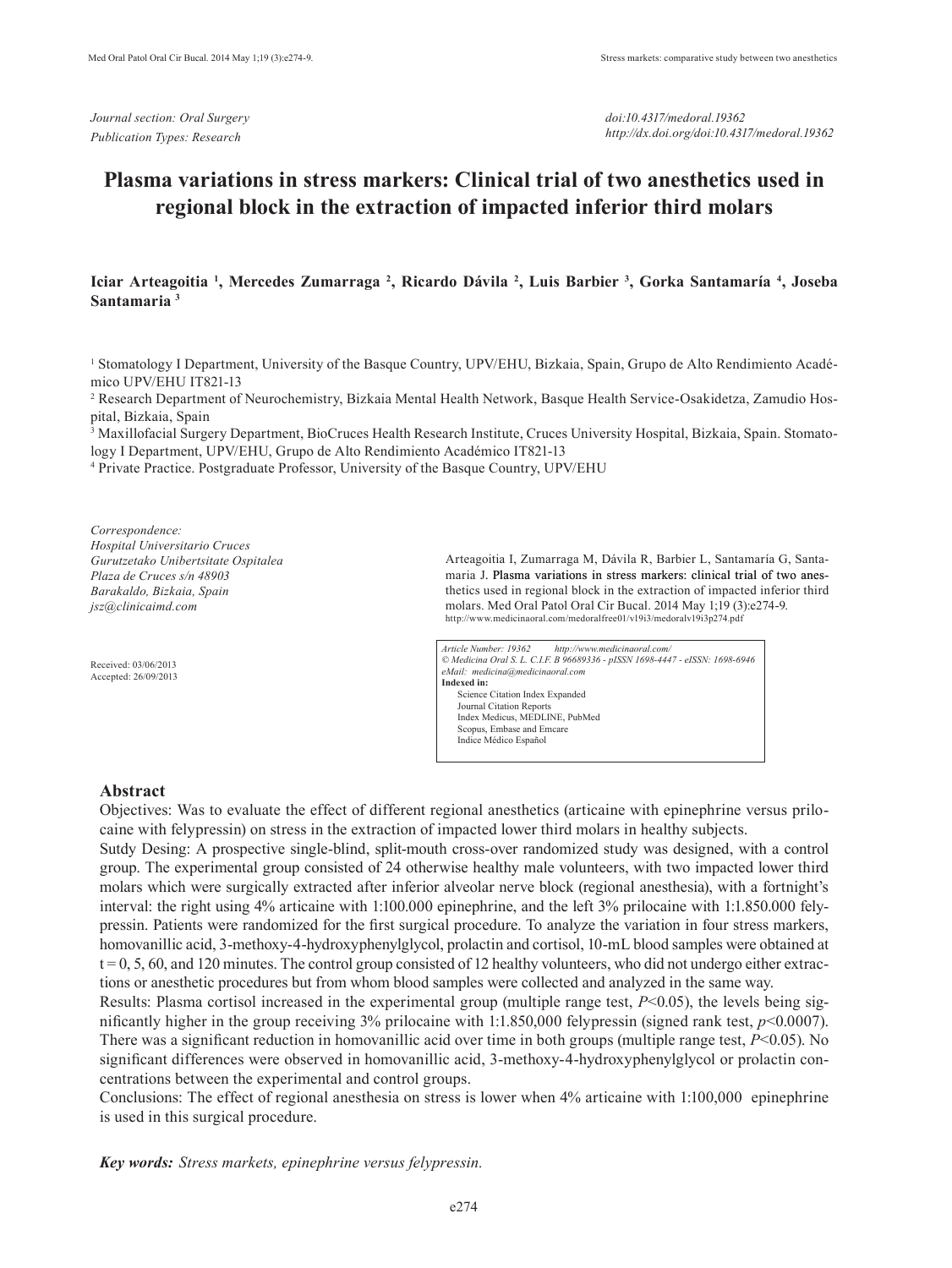## **Introduction**

Local and regional anesthetics are believed to be the drugs most frequently used in dentistry. It has been estimated that about 1,500 cartridges of anesthetic are used per dentist per year. Extrapolating this to dentists worldwide suggests that anesthetic block in dental clinics is probably the most widely used anesthetic technique for oral surgical procedures. For this, 4% articaine with 1:100,000 epinephrine and 3% prilocaine with 1:1.850.000 felypressin are among the most frequently used agents. Monitoring by drug control agencies indicates that these drugs can be used safely and effectively (1). Little is known, however, about their effect on levels of patient stress.

We selected extraction of impacted inferior third molars as the surgical technique in which to assess the variations in plasma levels of four stress markers: homovanillic acid (p-HVA); 3-methoxy-4-hydroxyphenylglycol (p-MHPG); prolactin (p-prolactin) and cortisol (p-cortisol). In controlled experimental conditions, p-HVA is the most reliable indicator of central dopaminergic activity in plasma (2-5); while p-MHPG is the main plasmatic norepinephrine metabolite and reflects peripheral noradrenergic activity (4). Levels of p-prolactin vary as a consequence of physical and psychological stress; furthermore, it is an indirect measurement of dopaminergic activity (3-5). Lastly, p-cortisol indicates hypothalamic-pituitary-adrenal-axe activity, which undergoes alterations in situations of stress (4,6).

The objective of this study was to clinically assess the effect of regional anesthetic block on stress levels. For this, we used two different vasoconstrictors in combination with an anesthetic (4% articaine with 1:100,000 epinephrine and 3% prilocaine with 1:1.850,000 felypressin) on levels of p-HVA, p-MHPG, prolactin, and cortisol in the extraction of impacted inferior third molars in otherwise healthy subjects.

#### **Material and Methods**

We designed a prospective single-blind, split-mouth cross-over randomized study, with a control group. The study was performed in accordance with the Declaration of Helsinki and the International Conference on Good Clinical Practice. The study protocol and informed consent forms were approved by Cruces Ethics Committee. All subjects were fully informed of the nature of the research, and gave their written consent to participate in the study. A registration number for this study is not available as it was designed before the enactment of the International Committee of Medical Journal Editors Guidelines.

We tested the null hypothesis that lower third molar exodontias cause no variations on serum markers of stress. If the null hypothesis is rejected we test whether both anesthetics have the same effect on serum stress markers.

The eligible population was all patients referred to the Department of Oral and Maxillofacial Surgery at Cruces University Hospital for the extraction of two impacted lower third molars with inferior alveolar nerve block (regional anesthesia). Inclusion criteria were: being a man between 18 and 25 years old, who was a non-smoker and had taken no medication in the previous month, with two lower third molars completely covered by mucosa and partially by bone.

The experimental group (EG) consisted of 24 otherwise healthy male volunteers, in the required age range  $(x=20.67 \text{ years}; SD=1.84)$ , with two lower third molars totally covered by mucosa and partially by bone that were subsequently surgically extracted under inferior alveolar nerve block anesthesia. These 24 patients were recruited and underwent surgery consecutively. They had their two lower third molars extracted a fortnight apart, the right lower third molar being extracted using 4% articaine with 1:100,000 epinephrine, and the left lower third molar using 3% prilocaine with 1:1.850,000 felypressin. The patients were randomized for the first surgical procedure. The control group (CG) consisted of 12 healthy male volunteers in the same age range  $(x=$ 21.03 years; SD=1.95). This group did not undergo either lower third molar extractions or anesthetic procedures; however, blood samples were collected on two occasions a fortnight apart (hereon, day 1 and day 2).

The setting and procedure for obtaining the blood samples were the same for both the experimental and control groups. The procedure commenced at the same time, 8.30 a.m., the participants having fasted since 12 p.m. the previous night. Venipuncture was performed, inserting a permanent catheter in the radial vein of the left arm. Once inserted, a 10-mL blood sample (t0´) was collected in a Vacutainer® tube.

The patients in the EG were immediately anesthetized to block the lower dental nerve plus the buccal nerve with 3.6 mL of either articaine with epinephrine or prilocaine with felypressin. A second 10-mL blood sample was collected 5 minutes after injecting the anesthetic (t5´). Surgery was carried out immediately thereafter, always by the same maxillofacial surgeon using the standard procedure: surrounding flap, ostectomy, odontosection, extraction and suture (7). The surgical time was measured from the moment of the first incision until the last suture was cut  $(x=7.56 \text{ min}; SD=1.98)$ . In all cases, the surgery took less than 15 minutes, no patients complained of pain, and there were no cases of neurologic injury. Once surgery had been completed, the patient remained in the chair in a supine position, whilst two further 10-mL blood samples were extracted at 60 (t60´) and 120 (t120´) minutes from commencing infiltration of the anesthetic.

Though participants in the CG underwent neither anesthesia nor lower third molar extractions, 10-mL blood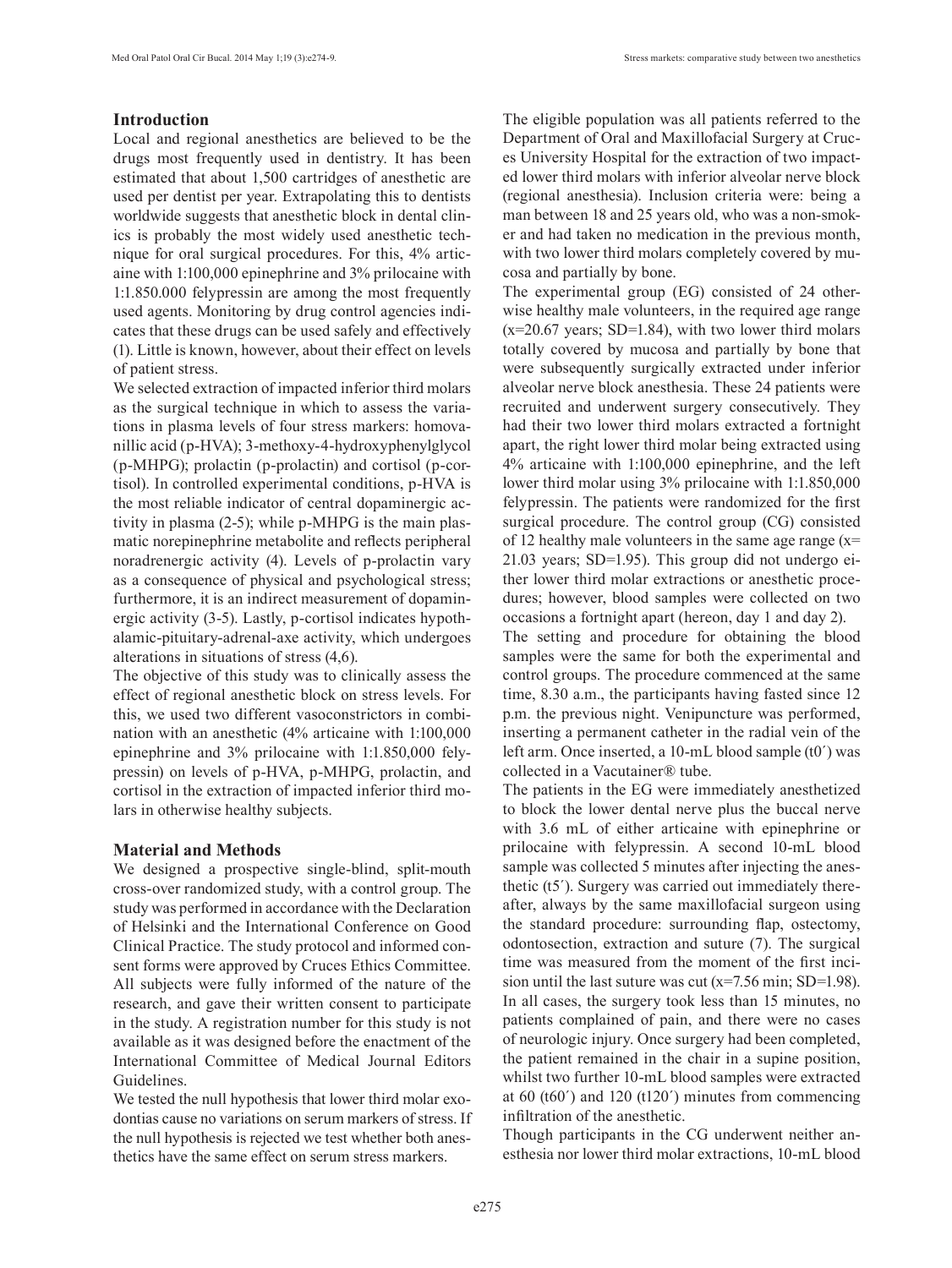samples were collected at t0', t5', t60' and t120', under the same environmental conditions, and this was done on two days a fortnight apart (day 1 and day 2).

Plasma was extracted from the blood samples by centrifugation (Beckman model TJ-6 centrifuge). Subsequently, 50 mL of sodium metabisulphite (50 mg/mL) was added to the plasma and the mixture was separated into five vials per sample (0.75- mL MICRO vials Freezly, SIGMA). The samples were stored in liquid nitrogen, until analysis.

The p-MHPG and p-HVA levels were measured using high-pressure liquid chromatography coupled with coulometric detection (8), while p-cortisol and p-prolactin levels were determined by a radioimmunoassay procedure (Diagnostic Product Corporation).

Statistical analysis was performed using Statgraphics Centurion XVI. The sample size was not based on formal power calculations. The mean variations in each of the groups in plasma levels of the markers at the four time points  $(t0', t5', t60'$  and  $t120')$  were studied with analysis of variance, the Kruskall-Wallis test and the multiple range test (MRT). Further, variations between the groups in the marker plasma levels at the same time points were studied using the Student's t-test, analysis of variance, the multiple range test and signed range test (SRT). Test for related samples were used as data were not independent. The level of significance was pre-set at 0.05.

### **Results**

The mean and standard deviation of the plasma concentration of the four stress markers are summarized in tables 1 to 4.

A significant reduction in p-HVA levels was observed in all the subgroups as time passed (Table 1; MRT,  $p$ <0.05). There were, however, no significant differences in the mean p-HVA levels at any of the time points between the experimental and control groups, or between the two experimental subgroups in which different anesthetic/vasoconstrictor combinations were used.

Regarding p-MHPG levels (Table 2), there were no significant differences within or between the groups at any time, rather the levels of this marker seemed to remain fairly stable in each individual throughout. Further, the p-MHPG levels did not correlate with those of the p-HVA.

Similarly, there were no significant differences in pprolactin levels at any time, either within or between the groups (Table 3). It must, however, be borne in mind the participants were healthy males, with very low values, close to the limits of detection of the technique used.

Lastly, we observed a trend for p-cortisol levels to fall in all the groups over time (Table 4). Comparing the groups, there were significant differences between the experimental and control groups at t0´, t5´ and t60´ (MRT, *p*<0.05), though not at t120´. Further, comparing p-cortisol levels between the two subgroups in which

|                           |                                    | t0'              | t5'             | t60'            | t120'                        |
|---------------------------|------------------------------------|------------------|-----------------|-----------------|------------------------------|
| <b>Experimental group</b> | Articaine with epinephrine         | $10.16 \pm 3.24$ | $9.90 \pm 3.28$ | $8.56 \pm 2.58$ | $7.55 \pm 0.97$ <sup>a</sup> |
|                           | <b>Prilocaine with felypressin</b> | $10.05 \pm 2.71$ | $9.50 \pm 2.70$ | $8.15 \pm 2.55$ | $7.33 \pm 2.02$ <sup>a</sup> |
| Control group             | Day 1                              | $10.54\pm4.09$   | $9.57 \pm 3.76$ | $8.48 \pm 2.42$ | $7.20 \pm 2.33$ <sup>a</sup> |
|                           | Day 2                              | $10.39 \pm 4.19$ | $9.67 \pm 3.56$ | $7.68 \pm 2.27$ | $7.00 \pm 2.02$ <sup>a</sup> |

**Table 1.** Mean plasma levels of homovanillic acid.

Plasma HVA levels (ng/mL; mean+SD) in samples collected a fortnight apart, before (t0'), and 5, 60 and 120 minutes after administration of the anesthetic solution (t5', t60', t120') in the experimental group and at the same times but without anesthesia in the control group. <sup>a</sup> Significant reduction within all groups from t0' to t120' (MRT, p<0.05).

|                           |                             | t0              | t5'             | t60'            | t120'           |
|---------------------------|-----------------------------|-----------------|-----------------|-----------------|-----------------|
| <b>Experimental group</b> | Articaine with epinephrine  | $3.19 \pm 1.00$ | $3.36\pm0.87$   | $3.01 \pm 0.84$ | $2.79 \pm 0.41$ |
|                           | Prilocaine with felypressin | $2.91 \pm 0.70$ | $3.00\pm0.70$   | $2.93 \pm 0.71$ | $2.74\pm 0.63$  |
| Control group             | Day 1                       | $2.85 \pm 0.41$ | $2.82 \pm 0.50$ | $2.97\pm0.46$   | $3.11 \pm 0.55$ |
|                           | Day 2                       | $2.95 \pm 0.44$ | $2.84\pm 0.53$  | $2.99 \pm 0.45$ | $3.12 \pm 0.47$ |

**Table 2.** Mean plasma levels of 3-methoxy-4-hydroxyphenylglycol.

Plasma MHPG levels (ng/mL; mean+SD) in samples collected a fortnight apart, before (t0'), and 5, 60 and 120 minutes after administration of the anesthetic solution (t5', t60', t120') in the experimental group and at the same times but without anesthesia in the control group. No significant differences found within or between the groups.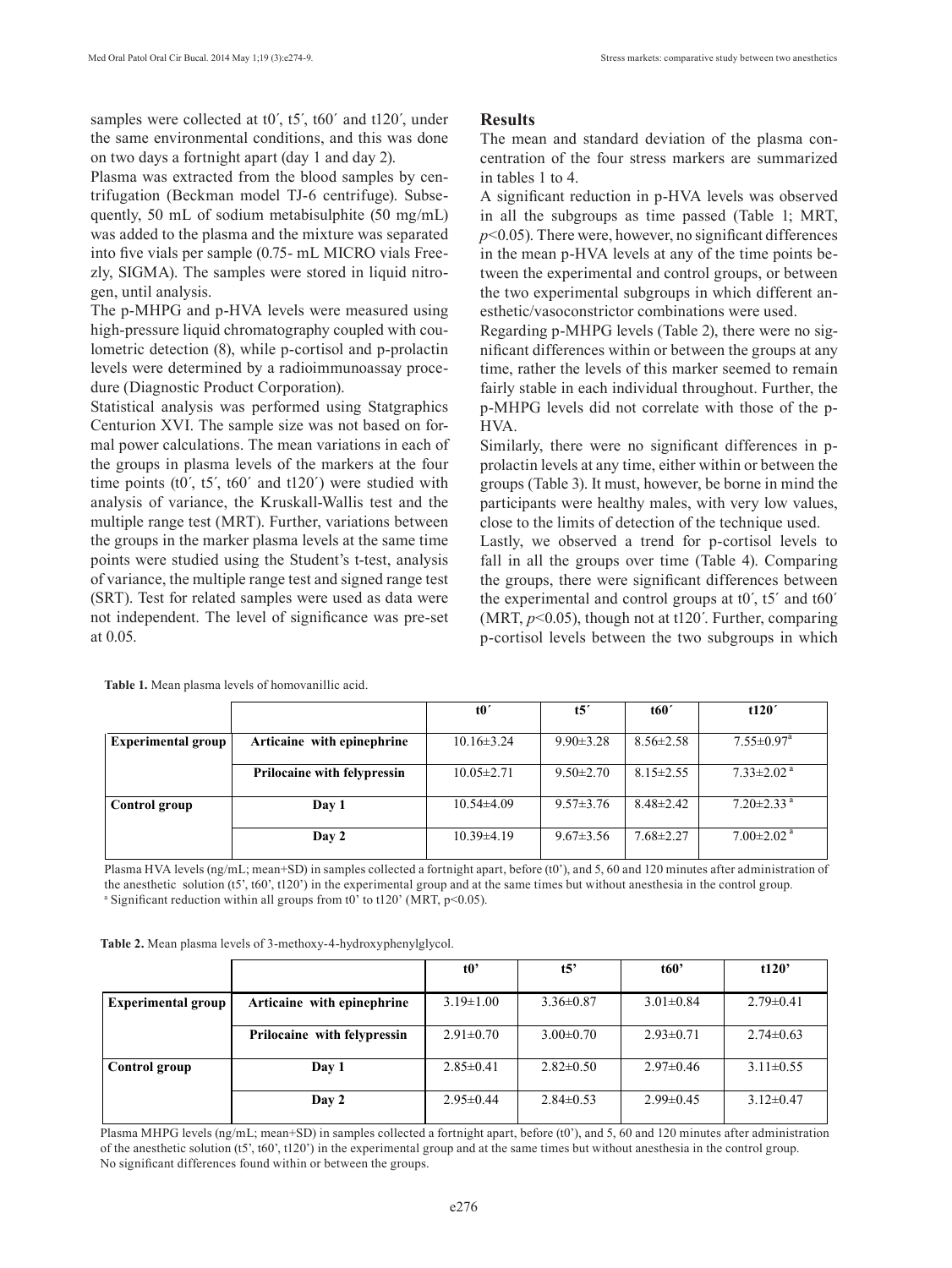**Table 3.** Mean plasma levels of prolactin.

|                           |                             | t0'             | t5'             | t60'            | t120'           |
|---------------------------|-----------------------------|-----------------|-----------------|-----------------|-----------------|
| <b>Experimental group</b> | Articaine with epinephrine  | $5.91 \pm 3.91$ | $6.00\pm4.00$   | $4.23 \pm 3.10$ | $5.81 \pm 2.48$ |
|                           | Prilocaine with felypressin | $6.26 \pm 3.99$ | $7.09 \pm 5.35$ | $5.91 \pm 4.97$ | $6.25 \pm 2.17$ |
| Control group             | Day 1                       | $8.00 \pm 2.11$ | $7.00 \pm 2.12$ | $5.50 \pm 2.40$ | $5.47 \pm 1.85$ |
|                           | Day 2                       | $7.90 \pm 3.09$ | $6.50\pm6.90$   | $5.40\pm2.13$   | $5.37 \pm 1.87$ |

Plasma prolactin levels (ng/mL; mean+SD) in samples collected a fortnight apart, before (t0'), and 5, 60 and 120 minutes after administration of the anesthetic solution (t5', t60', t120') in the experimental group and at the same times but without anesthesia in the control group. No significant differences found within or between the groups.

**Table 4.** Mean plasma levels of cortisol.

|                           |                             | t <sub>0</sub>                | t5'                | t60'                           | t120'                         |
|---------------------------|-----------------------------|-------------------------------|--------------------|--------------------------------|-------------------------------|
| <b>Experimental group</b> | Articaine with epinephrine  | $20.50 \pm 5.53$ °            | $21.46 \pm 5.99$ ° | $15.95 \pm 6.63$ <sup>bc</sup> | $10.36 \pm 3.64$ <sup>a</sup> |
|                           | Prilocaine with felypressin | $21.17\pm5.28$ <sup>c</sup>   | $20.65 \pm 6.33$ ° | $21.04 \pm 6.77$ <sup>bc</sup> | $13.41 \pm 5.68$ <sup>a</sup> |
| Control group             | Day 1                       | $17.30 \pm 3.87$ <sup>c</sup> | $14.93 \pm 3.50$ ° | $11.20\pm4.02$ <sup>c</sup>    | $11.45 \pm 5.98$ <sup>a</sup> |
|                           | Day 2                       | $17.40\pm3.86$ <sup>c</sup>   | $14.97 \pm 3.75$ ° | $11.10\pm3.89^{\circ}$         | $11.45 \pm 5.78$ <sup>a</sup> |

Plasma cortisol levels (ng/dL; mean+SD) in samples obtained a fortnight apart, before (t0'), and 5, 60 and 120 minutes after administration of the anesthetic solutions (t5', t60', t120') in the experimental group and at the same times but without anesthesia in the control group. <sup>a</sup> Significant differences from t0' to t120' within all groups (MTR p<0.05).

<sup>b</sup> Significant differences at t60' between the two anesthetic-vasoconstrictor combinations (SRT p<0.0007).

Significant differences between the control group and the two experimental treatments at t0', t5' and t60' (MRT,  $p$ <0.05).

different anesthetic/vasoconstrictor combinations were used, the mean values were significantly higher at t60´ in the group receiving prilocaine as anesthesia (signed rank test,  $p$ <0.001). The same trend persisted at t120<sup>'</sup>, although at this point the difference was not significant.

#### **Discussion**

The variations in levels of p-HVA, p-MHPG and pprolactin observed in this study did not differ significantly between the control and experimental groups. On the other hand, the variations in plasma cortisol were significantly different, the level being higher in the experimental than the control group at all the time points studied (t0, t5, t60 and t120´). Further, the anesthetic/ vasoconstrictor combination used for the regional block influenced cortisol: levels were higher in patients given 3% prilocaine with 1:1.850,000 felypressin, which corresponds clinically to higher levels of stress when this combination is used.

Millions of dental interventions are carried out every day across the world using vasoconstrictors in combination with anesthetics. Though it is known that these interventions cause stress, little is known about how this stress is affected by different anesthetic approaches. Hence, we set out to explore whether anesthetics with vasopressors affected patient stress levels and, if so, whether the effect was the same with all anesthetics. For this, we considered the extraction of impacted inferior third molars under regional anesthesia, namely inferior alveolar nerve block. This surgical procedure is reproducible and has been used previously as a research model to assess the efficacy of drugs (9), hemodynamic changes (10) and stress markers (11).

The main purpose of the split-mouth design is to control for all confounding factors related to differences between subjects by making within-patient comparisons, rather than between-patient comparisons; in this way, the experimental error variance can be reduced, and this means a statistically more powerful study. Unfortunately, comparisons made on a within-patient basis also have potential disadvantages. For this reason, we included a control group in which no treatment was carried out to analyze variation in the markers.

Human response to surgical stress is characterized by a massive release of neuroendocrine hormones provoking many metabolic and physiological changes (4). To explore a range of these changes, we studied four markers that have previously been associated with various situations of stress: p-cortisol, p-prolactin, p-HVA and p-MHPG (2-6).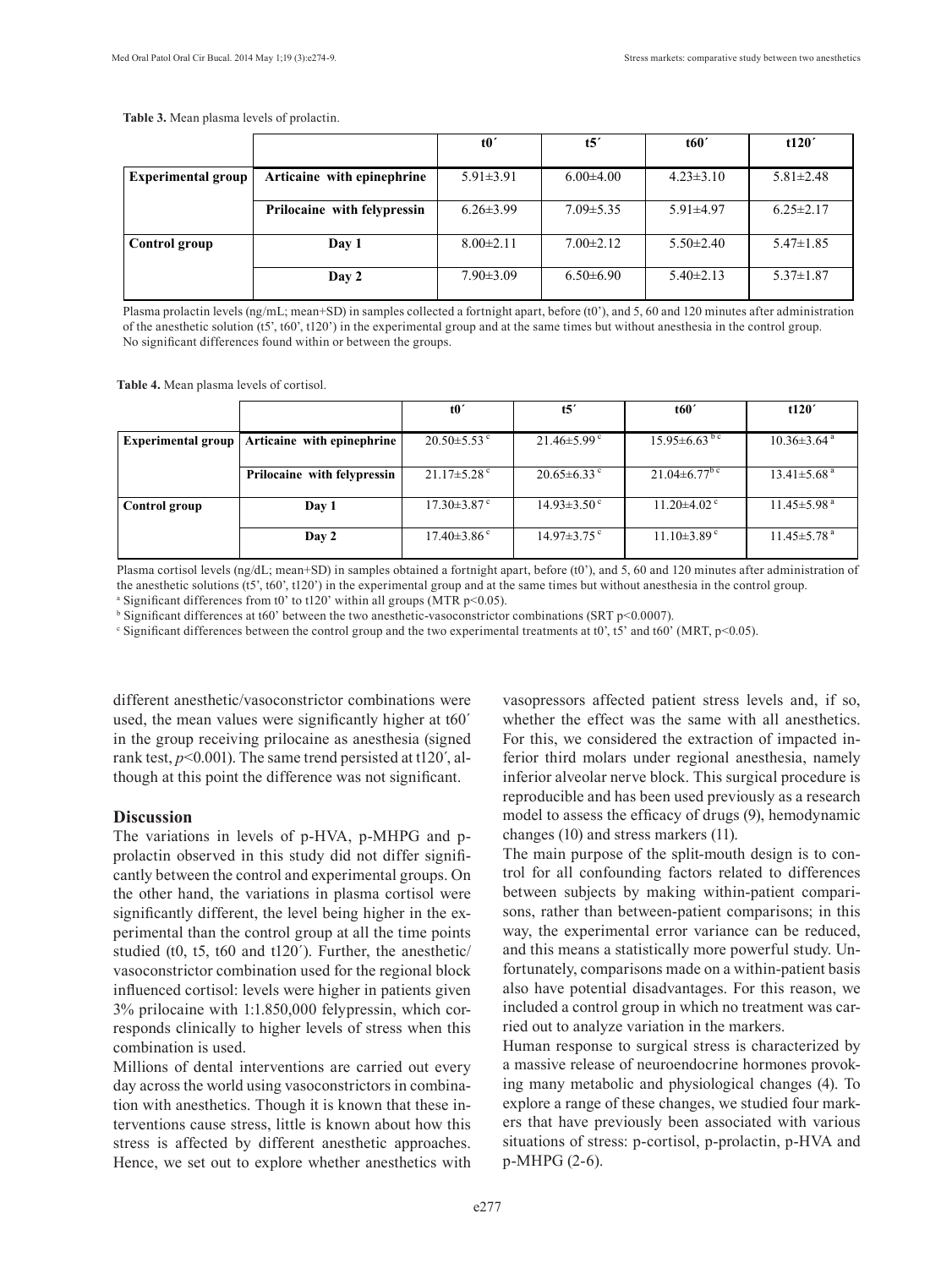The circadian rhythm of p-cortisol and p-prolactin are well known. Further, it has been demonstrated (12) that p-HVA levels tend to fall over the course of the morning. Our methodology allowed for these patterns since the study, in both the experimental and control groups, started at 8.30 a.m. Furthermore, our model commenced in a maximum stress situation, which converts to one of rest, once surgery is over. This is a key characteristic of the study, other authors studying the stress response having initiated the experiment in a rest situation and subsequently provoked stress over the course of the morning (3).

In our research, we decided to study these stress markers in plasma, as we believe that the measurements are more accurate than in urine, saliva or tears (11). We recognize, however, that venipuncture in itself could be a source of stress. If this were to be the case, our design minimizes the possible associated bias, as experimental and control groups are subjected to the same blood collection procedure. On the other hand, to minimize the stress potentially caused we decided to use the Vacutainer® technique, as this meant that only one puncture was required to collect the four blood samples. We are unable to confirm the hypothesis of Grayson *et al.* (13) that an increase in p-prolactin and p-HVA levels is observed in association with the stress of venipuncture, as independent of any intervention the levels of these markers in blood peak in the early hours of the morning and progressively decrease throughout the day, due to the circadian rhythm (5, 12).

The absence of significant differences in the concentrations of p-HVA between the experimental and control groups indicates that the surgical procedure has no impact on this marker. The norepinephrine metabolite, p-MHPG, had a stable concentration throughout the time period in all the groups; nevertheless, its concentration was slightly higher at t5<sup>'</sup> and t60<sup>'</sup> in the group administered articaine with epinephrine. These results are consistent with data from other authors affirming that p-MHPG variations are not attributable to the circadian rhythm (14). No significant differences were observed within or between groups when using catecholamine or vasopressin analogues as a vasoconstrictor.

As was to be expected, p-cortisol levels did vary, showing a significant reduction in concentration over time, both in control and experimental groups. There were, however, significant differences between the groups, with higher concentrations in the experimental groups than the controls. Indeed, the data suggest that p-cortisol in the experimental groups was influenced by the stress associated with the surgical procedure. Further, the significant increase in p-cortisol at 60 minutes in those given prilocaine with felypressin (Table 4) suggests that this group had clinically higher levels of stress throughout the study period than those given articaine with epinephrine. These results confirm previous findings (6).

In certain circumstances, the prolactin hormone under dopaminergic control may be a stress indicator. Further, p-prolactin levels have been reported to increase in stressful situations (5); nevertheless, our results have not enabled us to confirm these previous findings. In the experimental groups, plasma levels at t0´ were lower than those in the control group. There was a slight increase at t5´ in the experimental groups, this being more pronounced in the articaine group. Subsequently, levels fell in all the groups throughout the study period. This longer-term trend, which was more pronounced in the controls, may be due to the circadian rhythm and associated decrease in plasma levels throughout the morning. One of the limitations in the analysis of prolactin is due to its plasma concentrations being on the technical limits of detection, all participants being men. We chose to limit the study to men to avoid the confounding variable of sex. Furthermore, there is wide range of values, particularly in the experimental groups, as reflected in the large SD.

The types of local anesthetics used in our study, one group receiving epinephrine and the other felypressin, were not seen to produce any differences in the markers studied, except in the case of p-cortisol that was lower in the epinephrine group at t60´.

In conclusion, firstly, in a healthy young population, the stress generated by lower third molar exodontias causes variations in p-cortisol levels, the best plasma marker of stress, but not in the other markers studied, namely p-HVA, p-MHPG and p-prolactin. Secondly, the use of articaine with epinephrine is associated with a smaller increase in cortisol levels, corresponding clinically to a lower level of stress. The effect of different anestheticvasoconstrictor combinations on stress should be considered in deciding which anesthetic approach to use.

#### **References**

1. Katyal V. The efficacy and safety of articaine versus lignocaine in dental treatments: a meta-analysis. J Dent. 2010;38:307-17.

2. Davila R, Manero E, Zumarraga M, Andia I, Schweitzer JW, Friedhoff AJ. Plasma homovanillic acid as a predictor of response to neuroleptics. Arch Gen Psychiatry. 1988;45:564-7.

3. Sumiyoshi T, Yotsutsuji T, Kurachi M, Itom H, Kurokawa K, Saitoh O. Effect of mental stress on plasma homovanillic acid in healthy human subjects. Neuropsychopharmacology. 1998;19:70-3.

4. Mazure CM, Quinlan DM, Bowers MB Jr. Recent life stressors and biological markers in newly admitted psychotic patients. Biol Psychiatry. 1997;41:865-70.

5. Davila R, Gonzalez MA, Zumarraga M. Plasma prolactin and plasma homovanillic acid: predictors of clinical response in schizophrenia. Biol Psychiatry. 1995;38:267-9.

6. Kain ZN, Zimolo Z, Heninger G. Leptin and the perioperative neuroendocrinological stress response. J Clin Endocrinol Metab. 1999;84:2438-42.

7. Santamaria J, Arteagoitia I. Radiologic variables of clinical significance in the extraction of impacted mandibular third molars. Oral Surg Oral Med Oral Pathol Oral Radiol Endod. 1997;84:469-73.